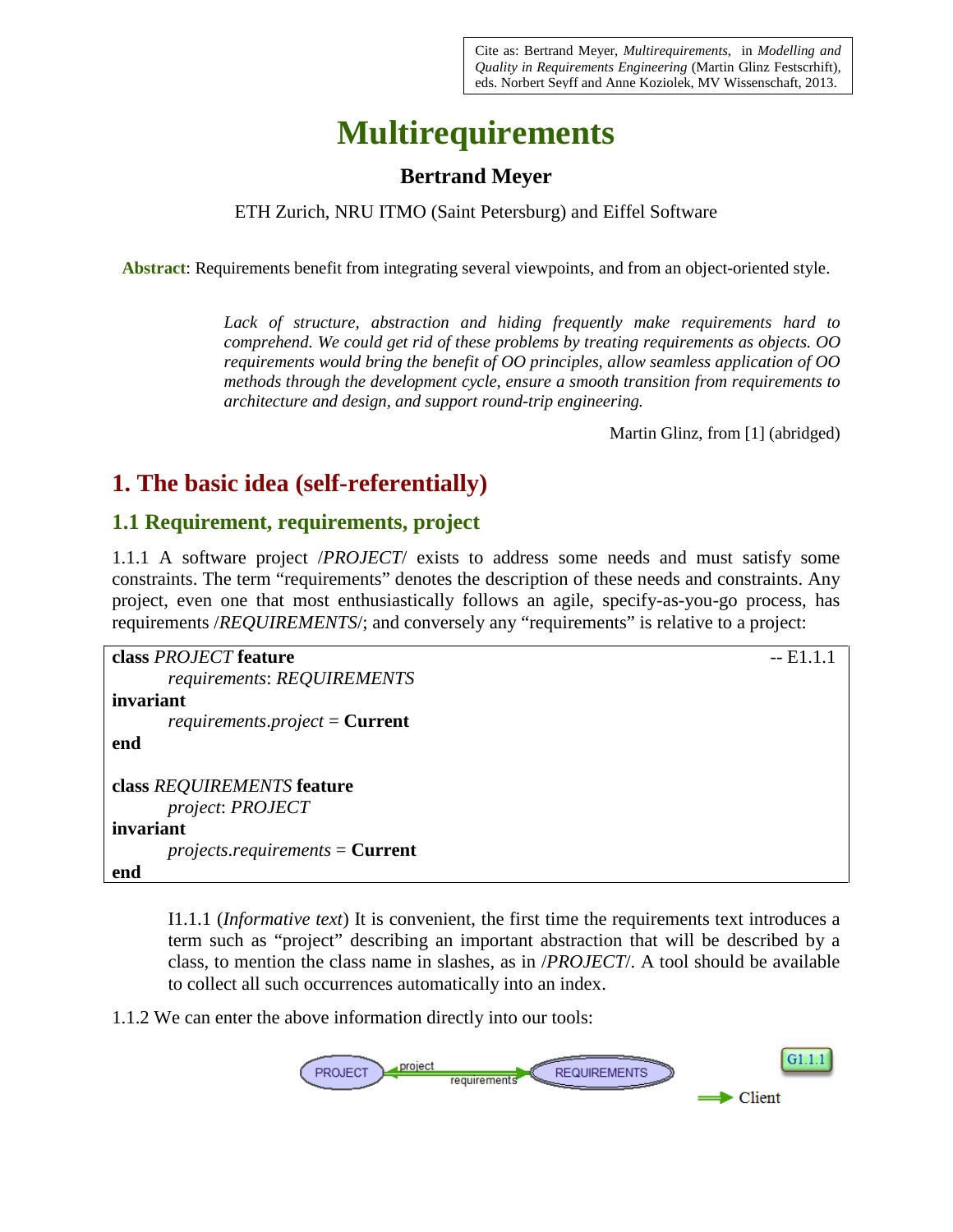1.1.3 The term "requirements" is used as a collective (as in "the requirements document"), commanding a verb in the singular, but also as the plural of "requirement". Indeed "a requirement" /*REQUIREMENT*/ is a specification of a particular system property; so "the requirements" as a whole contains a list of individual "requirements" (called that way, "individual requirements", whenever confusion could arise):



I1.1.3 (*Informative text*) As a general convention, we add a "+" to the keyword of a clause of a class, as here "**feature+**", to indicate that the contents must be added to preceding ones for that class, here *REQUIREMENTS*. (For clarity, a class extract describing such an incremental extension starts with **class+** rather than just **class**.) The full corresponding clause for the class, for example here the full **feature** clause, is the concatenation of all such contents; supporting tools should reconstruct it on request. This convention is essential to support an incremental, iterative approach to constructing requirements specifications.

 $G1.1.3$ 

1.1.4 Similarly, a project produces a number of "artifacts" /*ARTIFACT*/. They can be of many different kinds, such as programs /*PROGRAM*/:





1.1.5 The order of individual requirements in a "requirements" may be relevant, for example to produce a sequential compendium in the form of a requirements document; hence the use of a *LIST* (E1.1.3). For artifacts in a project, the order is irrelevant; hence the use of a *SET* (E1.1.4).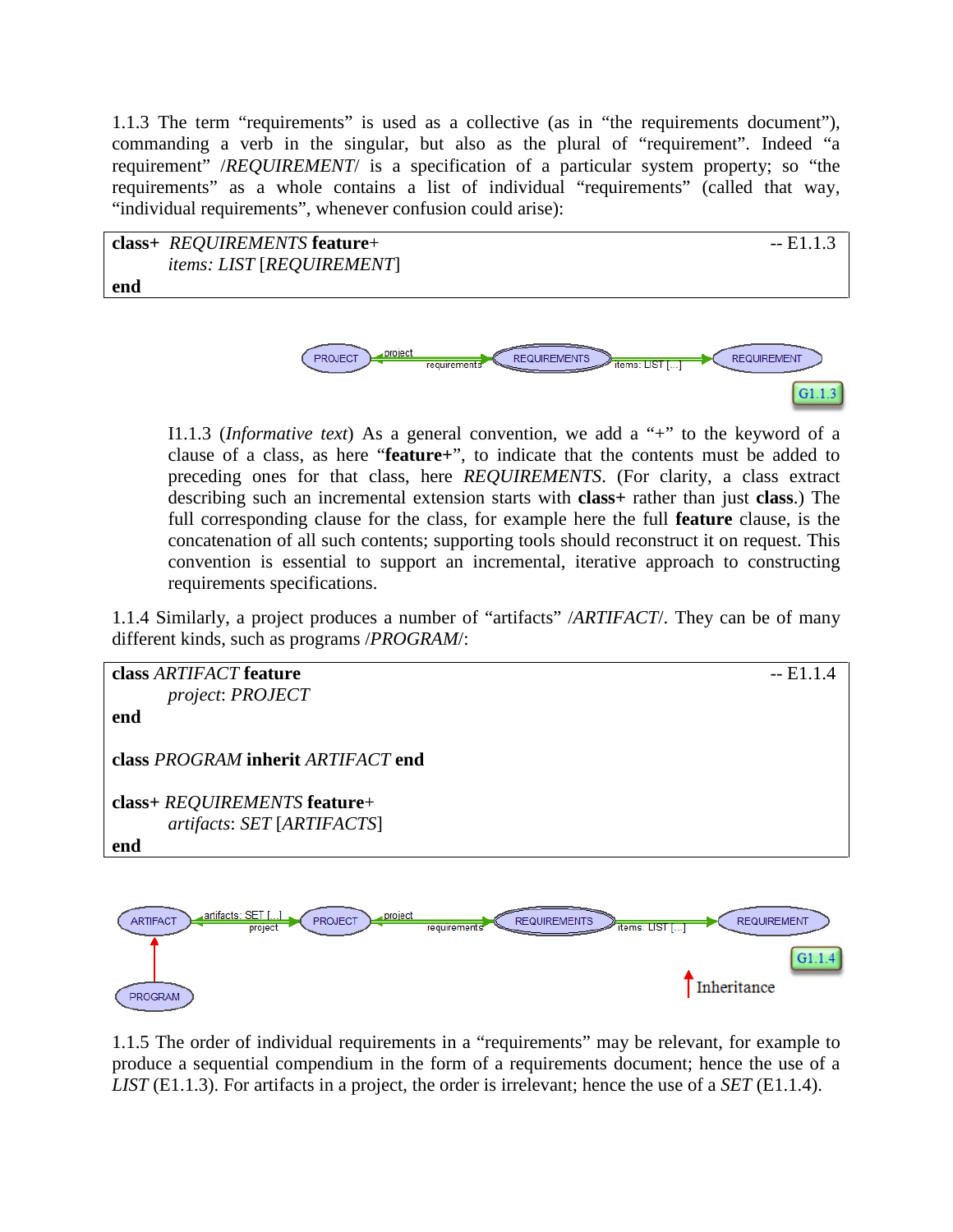1.1.5 Artifacts can be composite: for example a program contains modules, which may themselves contain further components. In other words, an artifact can be part of another artifact. This aspect is fairly easy to describe using standard techniques, but for brevity the present discussion shall not detail it.

### **1.2 Traceability**

1.2.1 Good requirements should satisfy a number of properties (see e.g. section 19.6 of [8]). We can model them through features and invariants of the classes *REQUIREMENTS* and *ARTIFACT*. One of the most important is traceability, which will serve as an example.

1.2.2 We may define traceability (although from the literature this does not seem to be the usual approach) as the combination of two properties: up-traceability /*up\_traceable*/ and downtraceability /*down\_traceable*/.

I1.2.2.2 (*Informative text*) The /…/ convention for relating English terms to elements of the model is applicable to any construct, not just classes. Here *up\_traceable* and *down\_traceable* will be class features.

1.2.3 Traceability in either direction denotes a correspondence between artifacts and requirements. The correspondence is in the form of dependencies from individual artifacts to individual requirements (note the direction). The exact form of the dependency shall not be specified here; it suffices to characterize it abstractly through the notion that an artifact "follows from" /*follows*/ a requirement. The artifact and the requirement from which it follows shall belong to the same project /same\_project/.

| $class+ARTIFACT feature+$                                                  | $-E1.2.3$ |
|----------------------------------------------------------------------------|-----------|
| follows: detachable REQUIREMENT                                            |           |
| invariant+                                                                 |           |
| same_project: follows $\ell$ <b>Void implies</b> follows.project = project |           |
| end                                                                        |           |

I1.2.3-A (*Example*) Assume a requirement states that "an alarm shall be produced whenever the temperature rises to the specified threshold". If the implementation uses event-driven techniques, it may contain an instruction that subscribes an alarm routine to a temperature change event type. That instruction "follows from" the requirement.

I1.2.3-B (*Informative text*) The "**detachable**" mention signals a property that may not always exist. If it does not, the value is **Void**. In the absence of a **detachable** qualification, the property is always defined.

1.2.4 Up-traceability is the property that every element of every artifact of a project follows from some element of the requirements:

```
class+ ARTIFACT feature+ -- E1.2.4
    up_traceable: BOOLEAN
invariant+
    up_traceability: up_traceable implies follows /= Void
end
```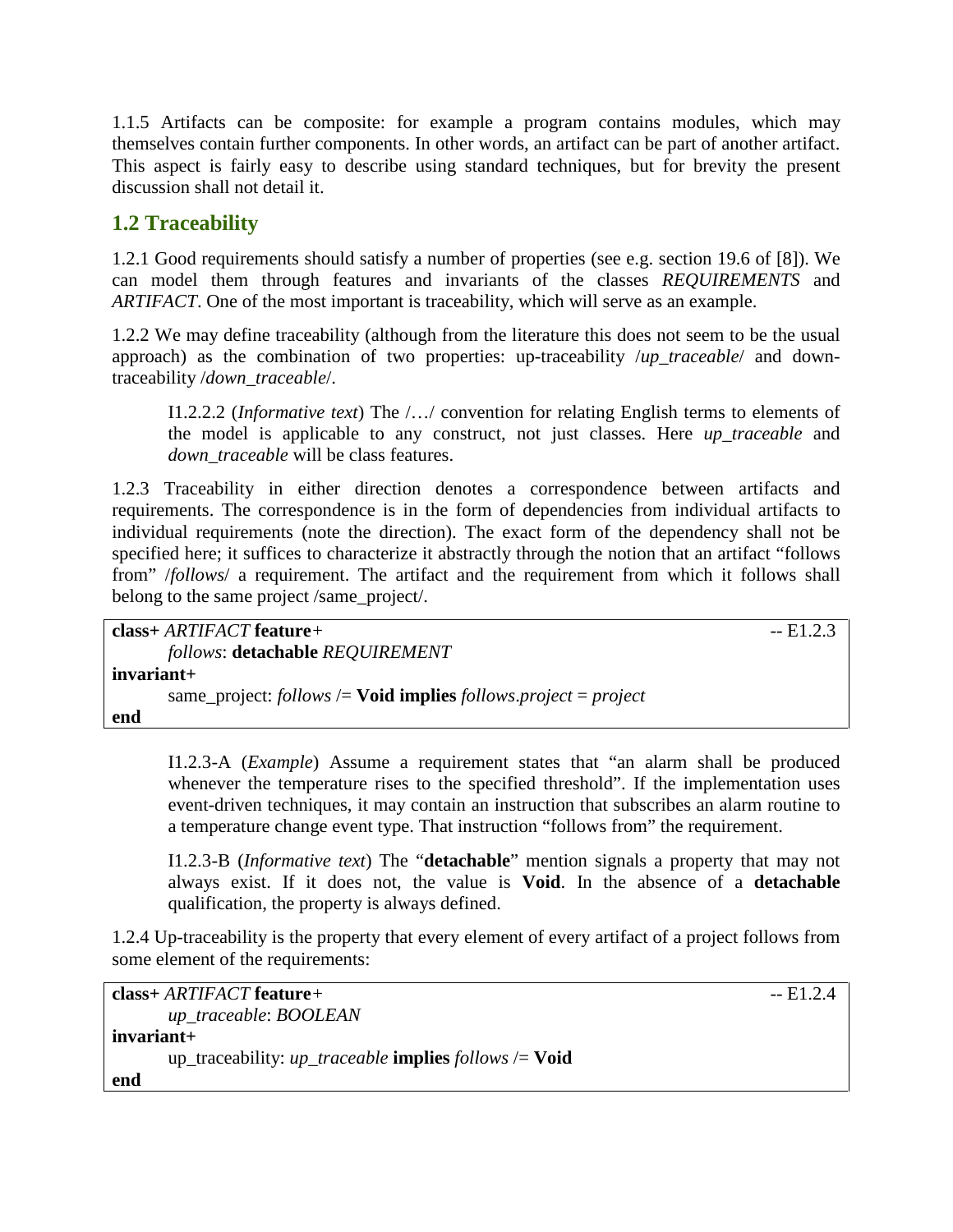I1.2.4 (*Informative text*) In requirements elements such as the present one describing a desired property *P* of certain artifacts, here down-traceability, it is possible to specify *P* directly as an invariant property; here the invariant would have stated *follows*  $\neq$  **Void**. Then only systems that satisfy *P* are expressible. This specification style is often too restrictive, since one may need to deal with systems that may or may not satisfy *P*, and then ensure that they do. A more flexible strategy, illustrated here, is to use a boolean query *has\_p* (here *up\_traceable*) representing whether the system satisfies *P*, and use, as invariant clause , *has\_p* **implies** *P*. This specification style is widely applicable.

1.2.5 Up-traceability can be defined not just for a single artifact but for an entire project:

| $class + PROJECT feature +$                                                                                | $-E1.2.5$ |
|------------------------------------------------------------------------------------------------------------|-----------|
| up_traceable: BOOLEAN                                                                                      |           |
| invariant+                                                                                                 |           |
| up_traceability: $up\_traceable = (across\text{ artifacts as art all art.}item up\_traceable \text{ end})$ |           |
| end                                                                                                        |           |

I1.2.5 (*Informative text*) The **across** syntax provides a notation for predicate expressions:  $\exists x: E | p(x)$  can be expressed as **across** *E* **as** *x* **some** *p* (*x.item*) **end**, and a universal quantification (∀) is similarly expressed through **all**.

1.2.6 Down-traceability is the property that for every requirement at least one artifact follows from it. It can be defined for an individual requirement (relative to a project), but here we define it only for a project as a whole:

| $class + PROJECT$ feature+                                   | $-E1.2.6$ |
|--------------------------------------------------------------|-----------|
| down traceable: BOOLEAN                                      |           |
| $invariant+$                                                 |           |
| $down\_traceability: down\_traceable =$                      |           |
| (across requirements.items as req all                        |           |
| across artifacts as art some art.item.follows (req.item) end |           |
| end)                                                         |           |
| end                                                          |           |

1.2.7 Both up- and down-traceability are fundamental properties for a system of any kind. It is equally hard to justify:

- (1.2.7.A) Either the presence of an artifact that does not follow, however remotely, from a business need as expressed by some element of the requirements.
- (1.2.7.B) Or a requirement element that does not, somehow, somewhere, have a consequence in some artifact of the project.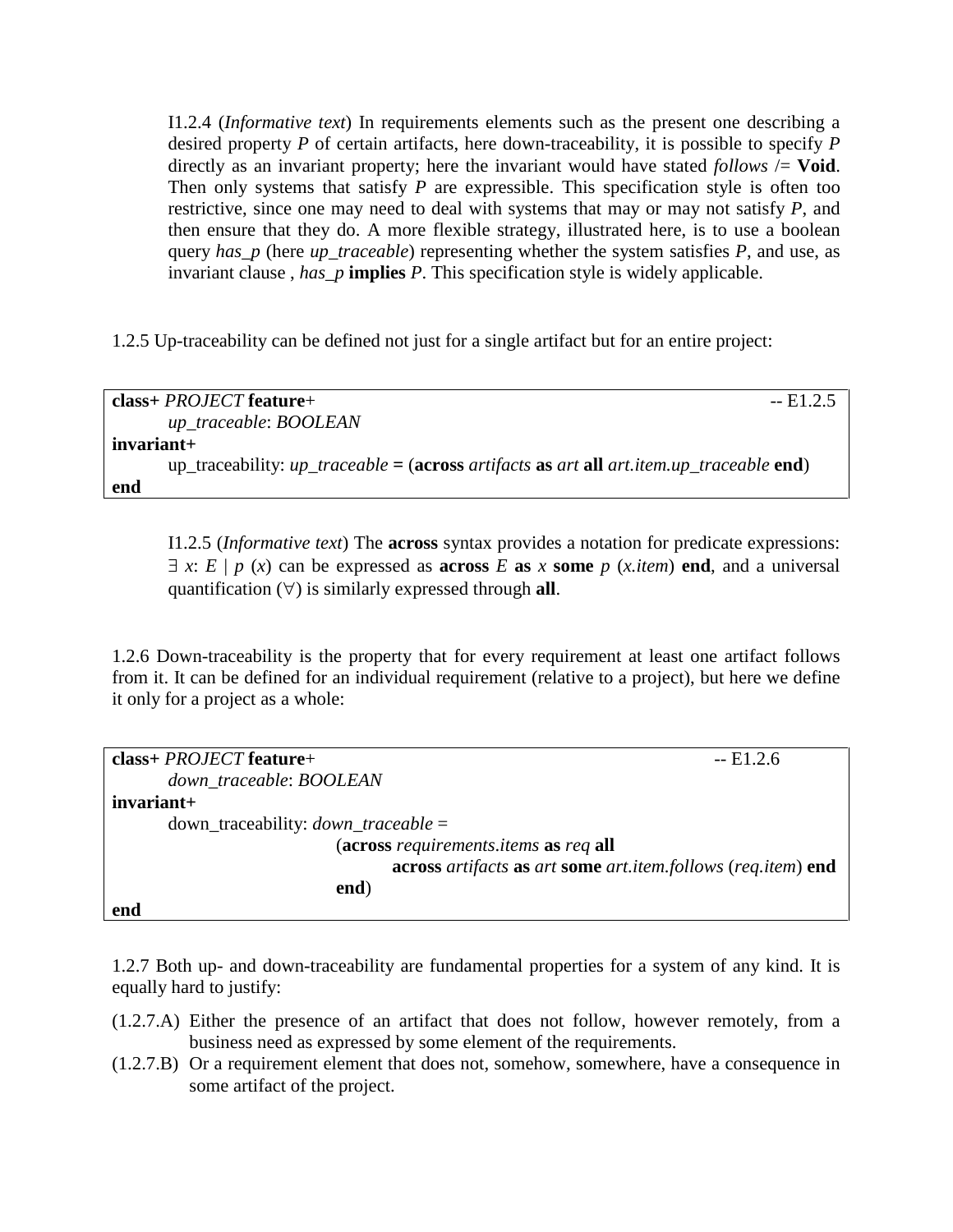# **2. Perspective**

2.1 The particularly perceptive reader may by now have realized that something a little strange is going on. Not so strange perhaps once you accept that the purpose of this article is to present a new method for requirements specification, "*multirequirements*", and that the previous section (section 1) is simply a self-referential example of applying the method, along with introducing a number of observations about requirements in general. The present section (the rest of section 2) explains the context and summarizes the method.

2.2 The choice of example in section 1 results from the combination of three observations:

- (2.2.1) The purpose of requirements specification is to describe systems.
- (2.2.2) It is often useful start the presentation of a new idea by example.
- (2.2.3) A method is a system, even if a purely conceptual one, and hence provides an example.

2.3 Of course instead of choosing "requirements" as the example domain of discourse the discussion could have avoided the circularity — avoided going to a "meta" level — by choosing some application area; it could in particular have used a standard example from the specification literature such as boilers or libraries. It was felt preferable, however, to use the very domain of requirements, enabling us to talk about requirements right from the beginning. Boilers and libraries are interesting to factory and library people, but requirements people presumably prefer to think about requirements.

2.4 Although I have thought about the multirequirements method for a long time, practiced it at least in part, and even presented it in a couple of talks, it is neither completely documented nor even completely defined. The present article should therefore be considered as a draft of work in progress; in particular, some details of the method's requirements specification style, illustrated in section 1, may still change.

2.5 The present discussion, and the method so far, focus on functional requirements. Nonfunctional requirements may be a target too, but I have not examined this question.

2.6 More generally, the multirequirements method is at the present stage a proposal and has not undergone large-scale use, even less any form of empirical evaluation.

2.7 The multirequirements method relies on four theses:

- (1.2.7.C) The requirements process should use interwoven layers of discourse (hence the name of the method).
- (1.2.7.D) The requirements process should rely on object technology.
- (1.2.7.E) The requirements process should enforce traceability as a key objective.
- (1.2.7.F) The requirements process demands adequate tool support.

2.8 Section 3 presents a summary of the multirequirements method. Sections 4 to 7 present the four theses. Section 8 concludes.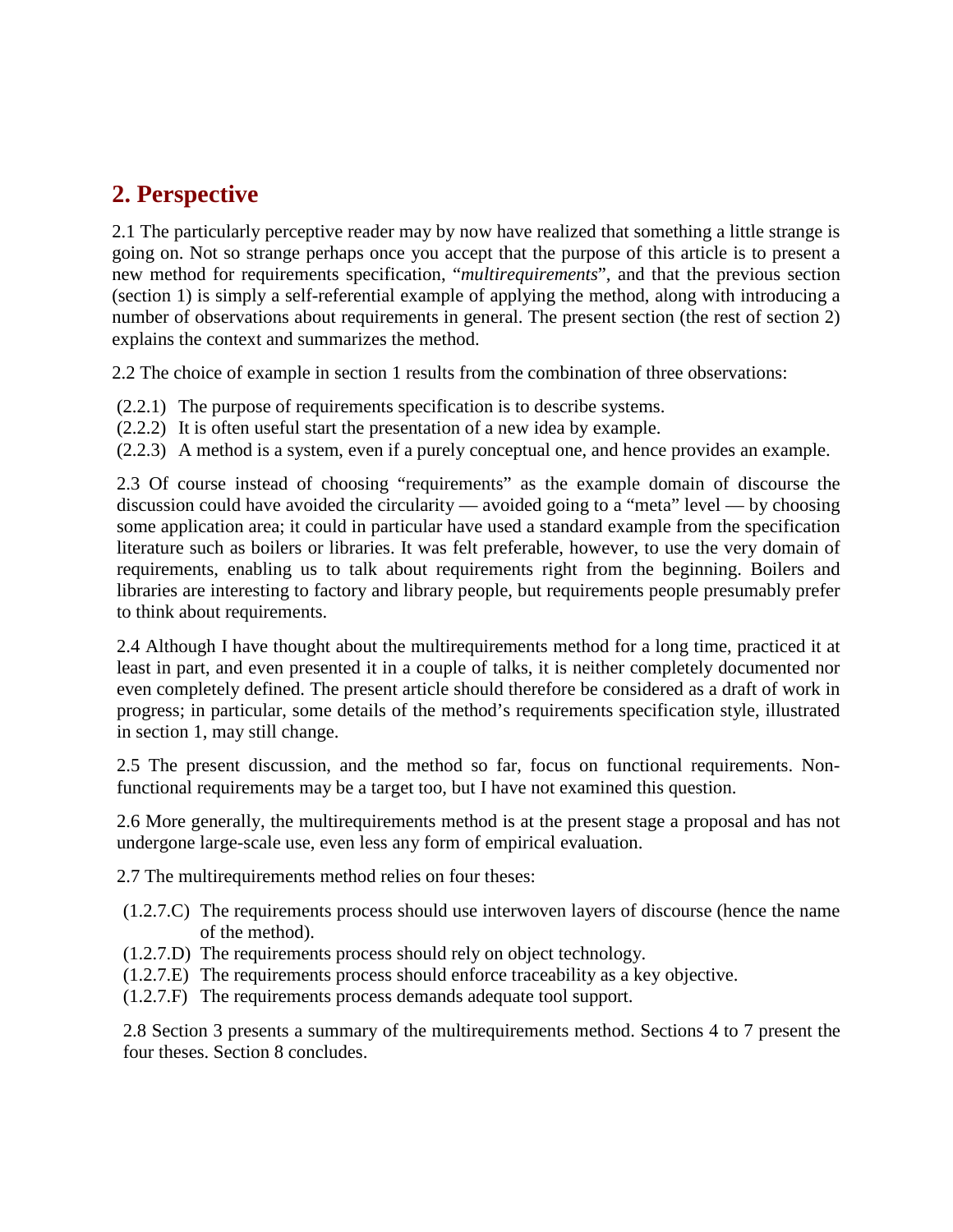# **3. A summary of the multirequirements method**

Here is an overview of the multirequirements method. The method is defined by the following principles for developing requirements:

- (3.1) Develop individual requirements incrementally on several layers, including the following three: formal, graphical, natural-language.
- (3.2) Use these layers both in a complementary way (when one of them is more appropriate to the description of a system property) and redundantly (for example to combine the precision of formal descriptions with the convincing power of graphical descriptions).
- (3.3) Model systems through object-oriented techniques: classes as the basic unit of decomposition, inheritance to capture abstraction variants, contracts to capture semantics.
- (3.4) Use an object-oriented language (in the present discussion, Eiffel) to write the formal layer according to the principles of 3.3.
- (3.5) Use the contract sublanguage of the programming language as the notation for the formal layer.
- (3.6) As the goal is to describe models, not implementations, ignore the imperative parts of the programming language (such as assignment).
- (3.7) Use an appropriate graphical notation (in the present discussion, BON [16]) for the graphical layer.
- (3.8) Weave the layers to produce requirements descriptions, including a comprehensive requirements document if requested, but also any other appropriate views.
- (3.9) Enforce and assess traceability between the layers and all products of the requirements process, and between requirements and other product artifacts, both down and up.
- (3.10) Rely on appropriate tools to support the process, including incremental development.

## **4. Thesis A: multi-layer, interwoven requirements**

4.1 Requirements techniques are of three main kinds distinguished by their mode of expression (reflecting fundamental conceptual choices): natural-language, such as English; graphical, such as UML or BON; formal (mathematics-based) such as Z.

4.2 These approaches are usually presented as alternatives, and much fighting continues between their proponents.

4.3 The fighting makes no sense. The approaches are complementary, because each has its unique strength: one cannot compete with mathematics for precision; with natural language for combining abstraction and detail; and with graphics for ability to convey a general structural idea quickly and convincingly. In each case, the other two approaches do not measure up.

4.4 The condition for using multiple descriptions is to guarantee that they remain **compatible**. This idea has been applied extensively, under the name of "Single-Product Principle" [7] (or "Single-Model" [13]), in the Eiffel context (and in the Java world to JavaDoc), leading to the rule that documentation should not be a separate product but a certain *view* of the software. More precisely, many views are possible — contract view, ancestor view, interface view... describing different levels of abstraction. They can be extracted from the software by tools. This approach guarantees compatibility since everything is derived from a single base, the contract-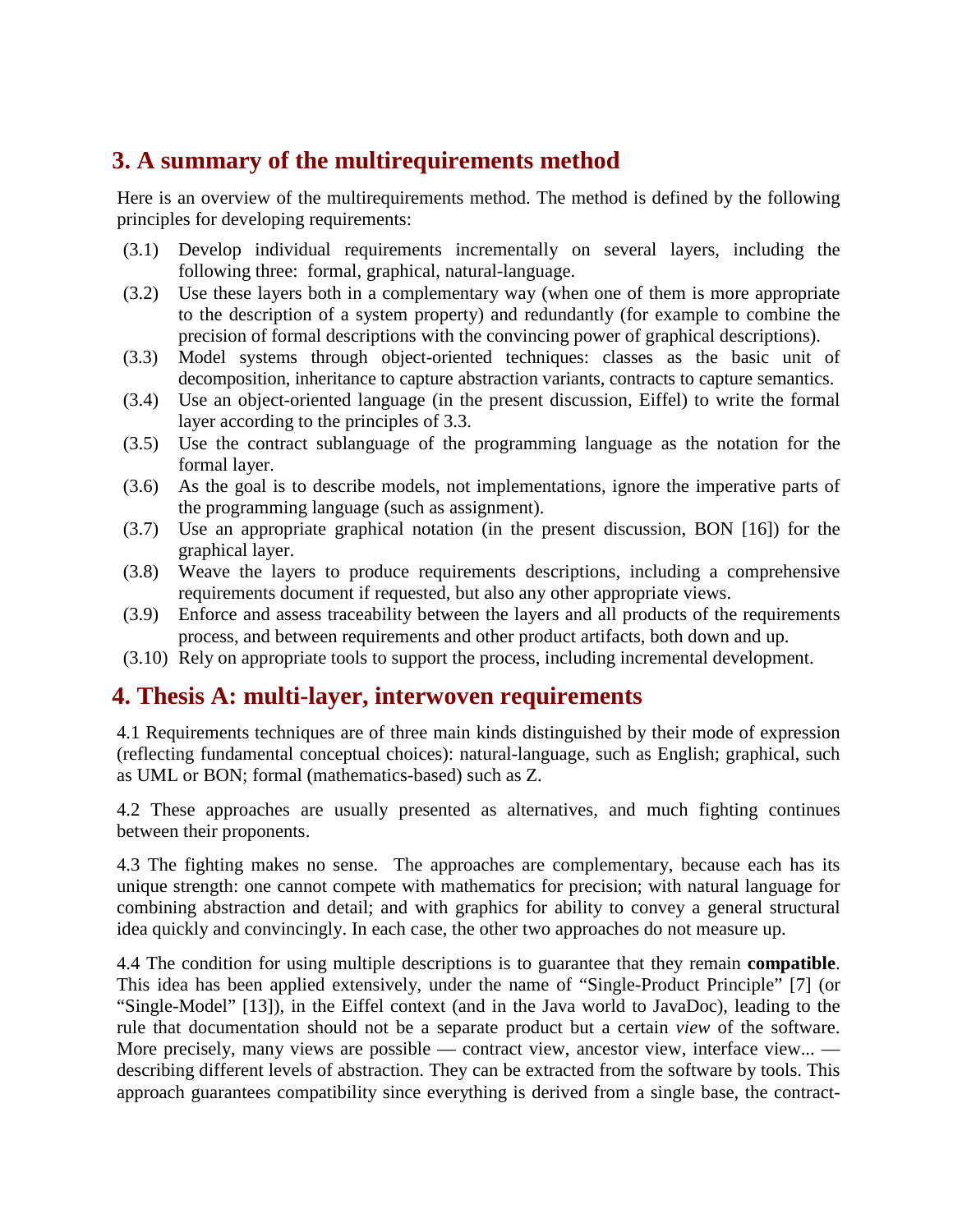equipped program text, serving as the authoritative reference. For requirements the promise of compatibility is more difficult to enforce, but we can rely on a similar idea.

4.5 In the multirequirements approach, the requirements consist of items of three kinds: formal elements (see section 5); graphical diagrams, using BON; and natural-language paragraphs, numbered and structured. The example of section 1 has illustrated all three kinds.

4.6 The elements of these three kinds, or "layers", are closely connected. This property was also illustrated in section 1: the natural-language description refers to formal elements, such as class names, with conventions such as the /.../ notation (for example, /*PROJECT*/) to mark the first occurrence of an abstraction that has a formal description. Similarly, the diagrams illustrate relations, client and inheritance, which usually have more precise specifications in the formal text and explanations in the natural-language text.

4.7 As these observations indicate, redundancies between the three layers are possible and in general beneficial, since expressing the same properties in different ways, each more directly evocative to different classes of project stakeholders — formal descriptions for advanced programmers and for the quality-assurance team, natural-language ones for non-softwaretechnical customer representatives, diagrams for managers — increases the likelihood that misunderstandings and other potentially damaging requirements mistakes will be caught early on, one of the principal goals of a requirements process.

4.8 Redundancies are only acceptable if the descriptions are compatible. One way to ensure compatibility is to perform round trips between the three views. In particular, I described in an early article [6] how a detour through formal specification can yield a better natural-language specification, translated back from the formal description into English, but not necessarily the kind of English one would write without that detour: a more formal, more precise form of English. Michael Jackson cites newer examples (from Heimdahl et al.) in an article of the present volume [3]. As to the graphical representations, tools such as those of EiffelStudio can both produce them from the formal text, and, the other way around, allow users to enter them directly in graphical form and generate the formal text from them. For consistency, such tools should support full round-tripping.

4.9 There is no universally prescribed writing order between requirements elements or between the three layers (formal, graphical, natural-language). Each project may use its own guidelines. It is the task of supporting tools (section 7) to produce various compendiums, similar to the "views" of a program mentioned in section 4.4.

4.10 In particular, most projects need a "requirements document" that collects all the requirements in some defined order, for example the order dictated by the IEEE-830 requirements standard. Section 1 showed what such a document — rather, a typical extract can look like, with the three layers interwoven. The order of such a document, however, is only one possible order.

4.11 The concept of weaving suggests an analogy between multirequirements and Knuth's *Literate Programming* [5]. The basic idea is indeed the same. When I first read about literate programming I was seduced by the elegance of the approach, but found it inapplicable to modern, object-oriented programming which (as discussed in several publications including [7]) is fundamentally bottom-up as implied by the focus on reuse; literate programming seemed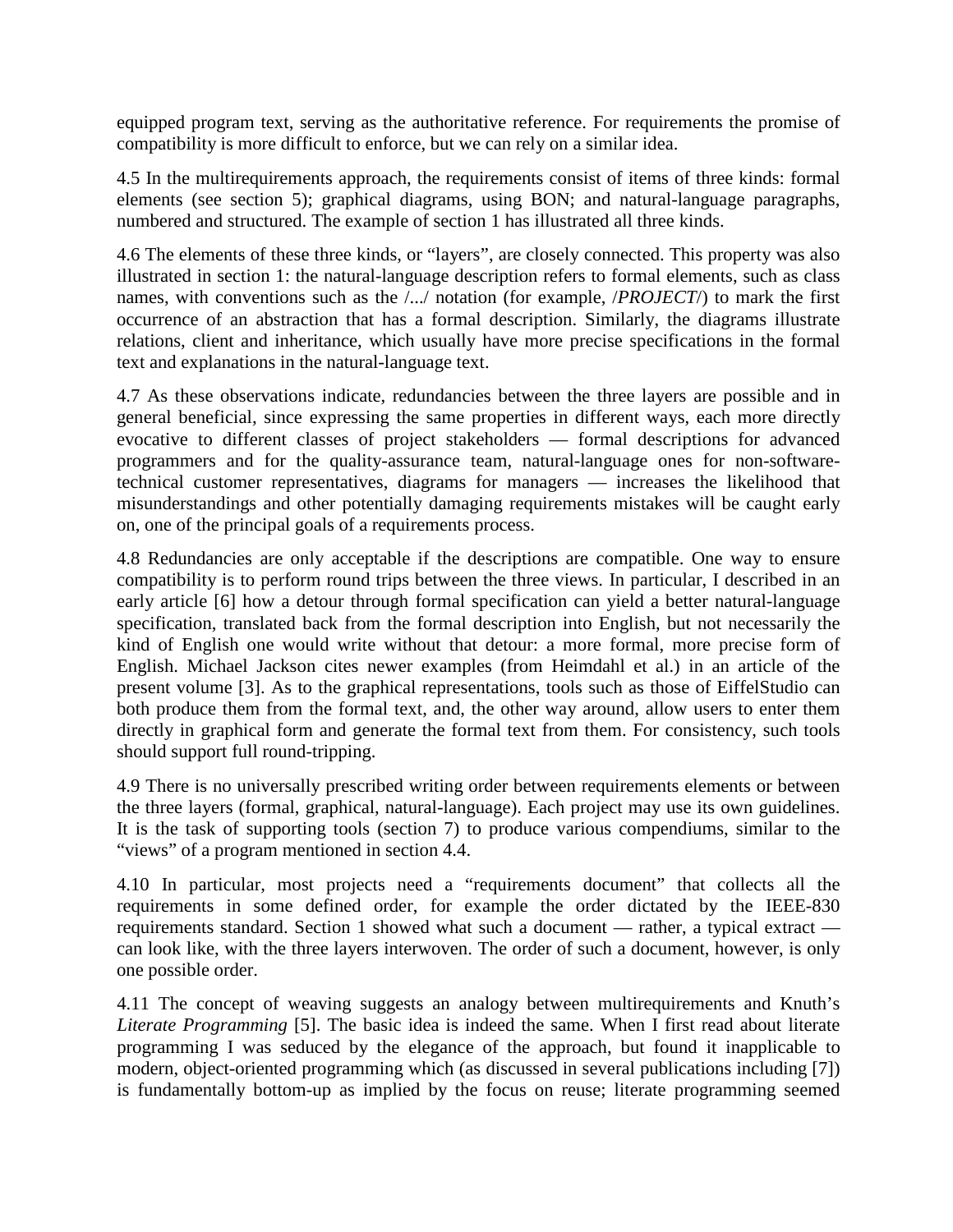inextricably tied to the top-down, function-driven programming style of the nineteen-seventies. In that traditional view, a program implements a single "main" function; as a consequence the "literate" text is the sequential telling, cradle to grave, of a single story. What remains as compelling as at the time of Knuth's original presentation, however, is the idea of weaving several layers of discourse, in his case just two, the program and the documentation. Eiffel achieves this goal through different means, using the single-product principle discussed in section 4.4. With multirequirements we retain the weaving idea of literate programming, applied to three or more layers, and without the constraint of a single order or of a single story thread.

4.12 The three basic layers of description selected for multirequirements are the most immediately applicable, but more layers, such as Parnas's table-based requirements techniques [14] or Harel's statecharts [2], are natural candidates for addition.

# **5. Thesis B: object-oriented requirements**

5.1 Object technology is essentially an architectural method [7], building the architecture of a system on the basis of a system's object types, described through the techniques of abstract data types, as opposed to modularization based on the system's functions. The goals are, among others, extendibility, reusability and reliability. These goals are important for requirements as well as for programs, and one may surmise that the same object-oriented solutions will be effective there too.

5.2 "Object-oriented" means based on a division into classes, connected through client links (which rely on interfaces only, applying information hiding) and inheritance links (which support classification of abstractions), and described through contract elements, in particular preconditions, postconditions and class invariants.

5.3 Object-oriented requirements are requirements built along the same architectural principles. The system is modeled as a set of objects defined by the corresponding classes, with client and inheritance links (no others) to specify the structure and contracts to specify the semantics.

5.4 One of the arguments for adopting an object-oriented policy from requirements on is to support the seamlessness of the object-oriented approach [7], eloquently described by Martin Glinz in the citation that opens the present article.

I5.4 (*Informative text*) "Described", not advocated, as the paper from which the citation was taken also presents for fairness the opposite thesis — requirements are not objects. That counter-argument, however, is not pushed forcefully, so we may take a reasonable guess as to where the author's sympathies lie.

5.5 Seamless development is, in my experience, among the principal benefits of object technology. It should be noted, however, that not everyone shares this view; Michael Jackson, for example, concludes his contribution to the present volume [3] with the comment that "*in general, any aspiration to seamless development of a realistic cyber-physical system, in which the same structure is carried through all development phases from requirements to software architecture and design, must be regarded with deep suspicion*". More generally, his paper highlights the risks of using piecemeal specifications, and this criticism would presumably apply to the interwoven requirements of the multirequirements method, although I believe that proper tools would address the criticism. These issues are clearly fodder for future discussions.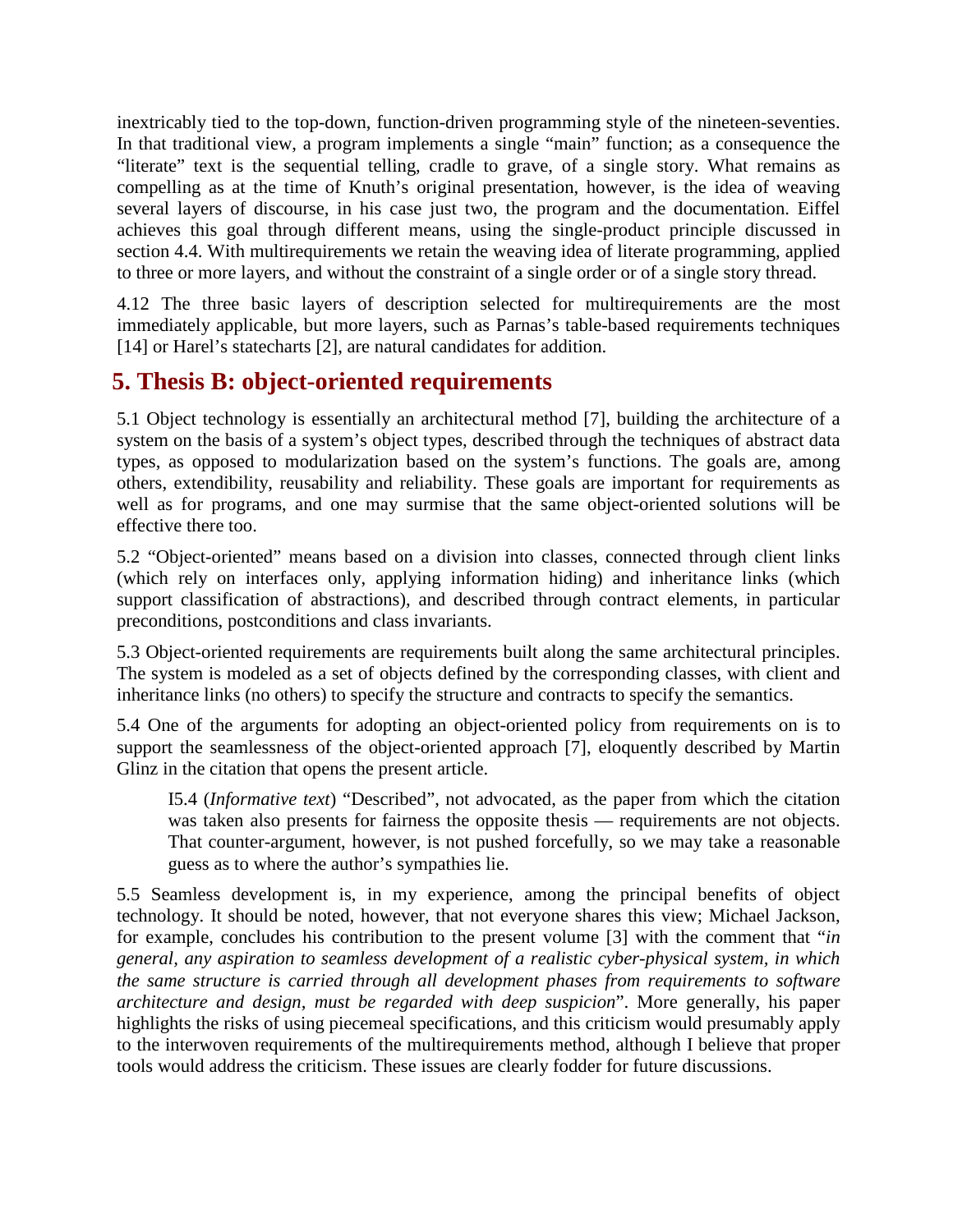5.6 Part of thesis B is that the contract sublanguage of a notation such as Eiffel covers the needs of the "formal" layer of requirements description (section 4), obviating the need for a special mathematical notation such as Z. If this sub-thesis is correct, the strategy provides considerable benefits: we avoid the need for mixing different mechanical notations, a programming language and a formal specification language. The example of section 1 provides, I hope, some arguments in support; note in particular the contribution of high-level constructs such as **across** expressions to provide first-order predicate calculus expressions at reasonable notational cost. Some sophisticated mathematical properties remain, however, heavy to express; we hope that new (and not yet implemented) mechanisms of Eiffel [11], providing notations equivalent to those of modern functional languages, plus type inference, will remove that issue. The full attainment of this goal remains, however, in the future.

5.7 The peculiarity of object-oriented requirements is that many teams, perhaps a majority, claim to be practicing it, but in my observations very few actually do at least in the sense described here. In particular, use cases [4], whatever their benefits, are not a form of objectoriented requirements: a use case is specific, whereas a class is general; it is concrete, where a class is abstract; and it is function-oriented, the reverse of object-oriented (section 4.11). The task of the requirements engineer is to go beyond the specific, the concrete and the functions to elicit the general, the abstract and the classes. Use cases can be useful [7, 10] for requirements elicitation (as a step in this abstraction process) and particularly as tests, but they do not constitute object-oriented requirements in the sense of the present discussion.

I5.7 (*Informative text*) As the reader will have noted, the point of section 5.6 is not to offer a discussion of use cases, even less a criticism, neither of which is not in the scope of the present article, but to remove any ambiguity as to what "object-oriented requirements analysis" means in the context of the multirequirements method.

## **6. Thesis C: traceability**

6.1 Requirements are only a tool towards building the program; they are not themselves the program. That is the reason why some agile and particularly "lean" approaches view them with suspicion, treating anything that is not deliverable as "waste". Such a reaction is exaggerated, but it is true that requirements not closely connected to the actual deliverables are worth little more than the keystrokes through which they were entered. Hence the central role, among quality criteria for requirements, of traceability as defined in section 1.2, including both uptraceability and down-traceability.

6.2 Traceability means in particular that tools should be able to establish and monitor dependencies between the requirements and other project artifacts such as the code.

6.3 A step (still tentative) in this direction is the EIS tool [9] of EiffelStudio, through which users can graphically record links between elements of the software text, typically classes or routines, and elements of the requirements, typically a paragraph in a Microsoft Word or PDF file. As a consequence, it is possible to trace the effect of a change on either side, to find out what elements on the other side may need updating.

6.4 Traceability is one of the reasons for which every element of the requirements (as well as every other artifact of a project) should be clearly and uniquely identified. The style illustrated in the present paper and particularly in section 1 relies on systematic conventions supporting this goal: every paragraph numbered; clear distinction between elements of the specification,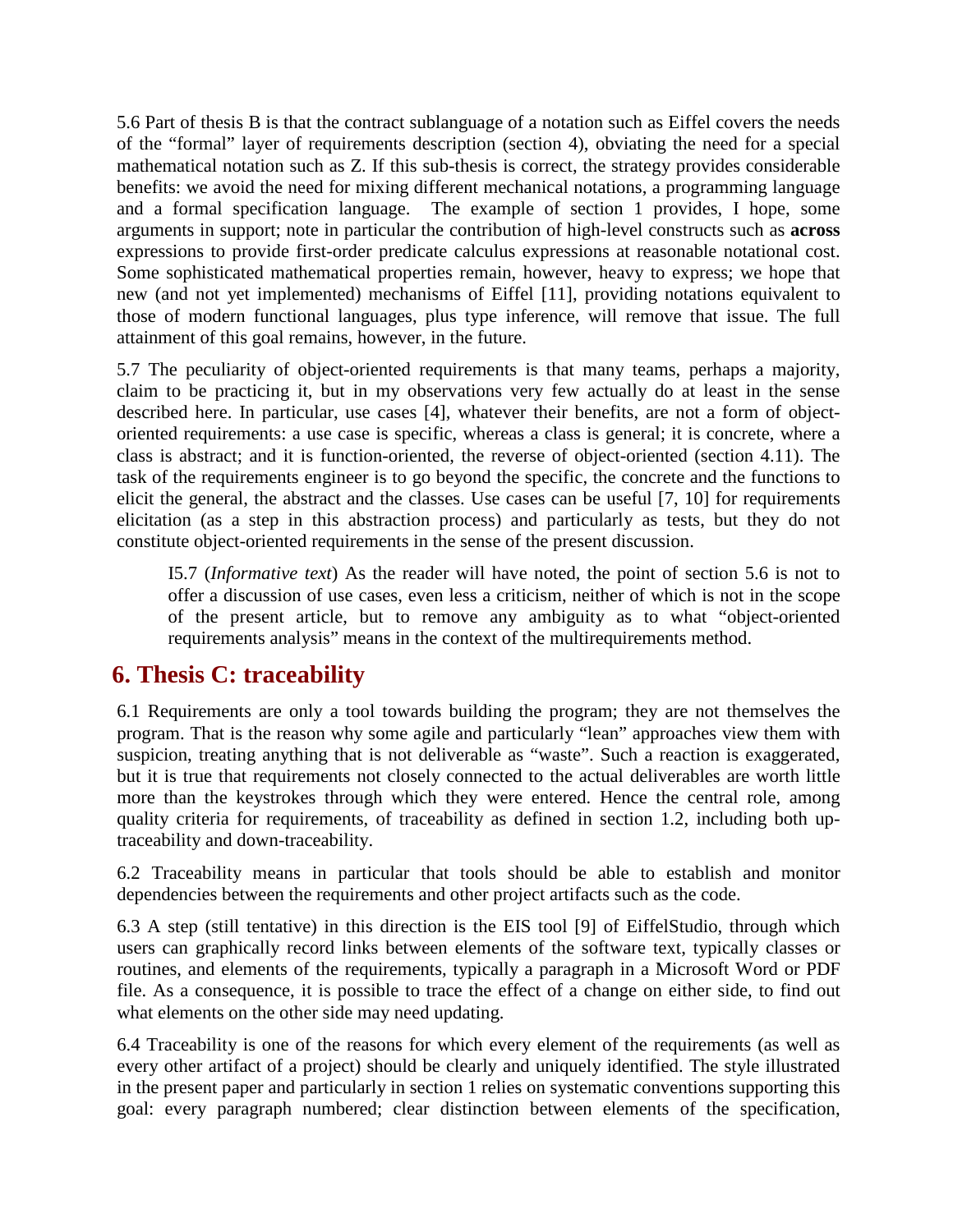informational comments and examples (standards documents systematically apply this convention, and requirements documents should follow it too); identification of formal elements through codes, such as E1.1.1, to associate each of them, in the EIS spirit, with the relevant natural-language paragraph; similar rule for graphical elements, with codes such as G1.1.1; frequent cross-references, supporting traceability analysis; for these cross references, use of precise values, such as "section 1.1", rather than contextual or order-dependent references such as "*as we have seen*" or "*in the previous section*" (that section might no longer be "*previous*" in the ordering produced by a different tool!).

6.5 These conventions are partial and subject to refinement, but highlight the special characteristics that must govern natural language when used for requirements, especially multirequirements.

## **7. Thesis D: tools**

7.1 EIS is but one example of a tool supporting a multifaceted requirements method. The multirequirements method can only scale up if aided by a variety of tools for:

- (7.1.1) Writing requirements in all layers (formal, natural-language, graphical).
- (7.1.2) Recording dependencies, intra- and inter-layers.
- (7.1.3) Interweaving the layers to produce a "requirements document" and other composites.

7.2 Rather than devising new stand-alone tools, it is preferable to integrate new functionalities in a comprehensive IDE, not only to leverage on existing mechanisms but more importantly to enforce traceability, beyond just requirements, through all kinds of software artifacts including requirements, designs and code, and all phases of the software lifecycle.

## **8. Conclusion**

The multirequirements method recognizes the complexity of the requirements process and the need to rely on a compendium of complementary techniques. It renounces the traditional linear view of a single requirements document and the restriction to a single requirements notation (natural-language, graphical or formal). It takes advantage of object technology and particularly of Design by Contract techniques to express formal descriptions, using the notation of a modern programming language rather than a specialized mathematical language. It weaves together a variety of viewpoints and formalisms, textual and graphical, formal and informal, to produce requirements that can help projects and their diverse stakeholders. It relies on tools, integrated into an IDE, to support the requirements process. While no large-scale evidence of its benefits exists, I hope that the present discussion will have convinced the reader to try it out.

#### **Acknowledgments**

It is a pleasure to dedicate this article to Martin Glinz on the occasion of this Festschrift honoring his many contributions to the art, science and engineering of requirements.

The EIS system was built by Tao Feng, who contributed many ideas. The single-model work of Paige and Ostroff [13] has also been influential. Steele's "growing a language" [15] partly inspired the self-referentiality of the presentation.

The idea of applying software techniques to describe software processes goes back to Lee Osterweil [12] and was further developed by him and Lori Clarke. A difference with the assumptions of their work is that I believe object-oriented techniques, with Design by Contract,